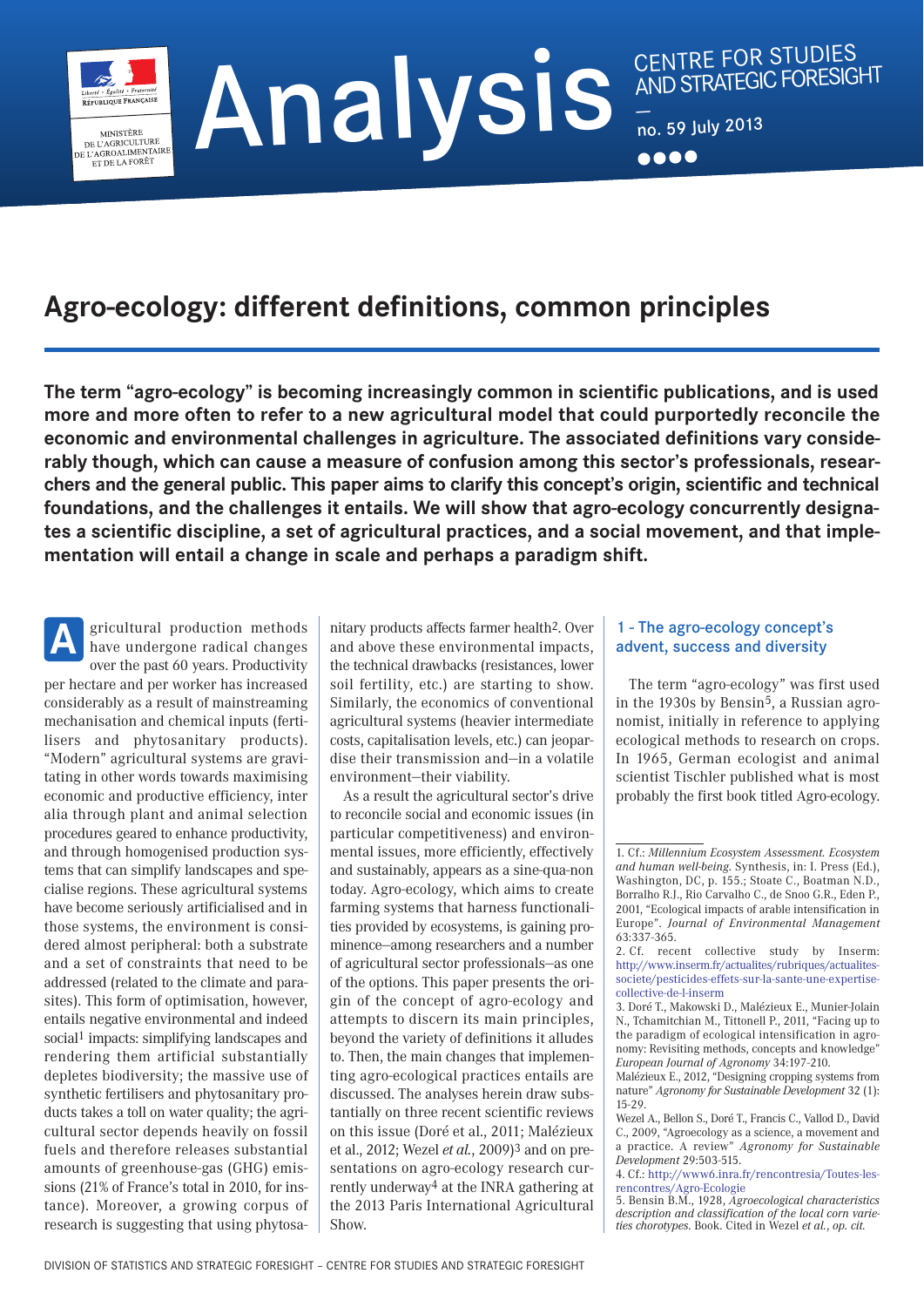

Word size is proportional to the number of times it is quoted.

In that work6, Tischler analysed the various compartments of the agricultural system (the soil, plants, etc.), their interactions, and the impact of human management of agricultural activities on each of these compartments. This approach in other words combines ecology (analysing interactions between biological elements) and agronomy (analysing agricultural practices). Generally speaking, the first agroecologists only had life-science backgrounds (zoology, agronomy, plant physiology, ecology, etc.).

Since the 1930s, the definition(s) of agroecology—and its scope—have evolved considerably. The original scale—a farm parcel—has grown substantially to encompass landscapes and sometimes even food systems. The approach has enhanced its focus from biotechnical sciences (agronomy, ecology) into a transdisciplinary approach including the social sciences. Comparing two definitions illustrates this change: in the 1960s, French agronomist Hénin defined agro-ecology as "ecology applied to plant production and farming land management"7; in 2003, Francis defined it as "the integrated study of the ecology of the food system in its entirety, comprising its ecological, economic and social dimensions or, more simply, the ecology of food systems."8.

Scientific work on agro-ecology inflated noticeably in the 1970s and 1980s. From 1975 to 2012, INRA found 2,500 Web of Science publications containing the key word "agro-ecology", and more than 33,000 international publications containing related words (Fig. 1) from 2002 to 2011. During this period, agro-ecology also gained prominence worldwide, and spilled out of the confines of a scientific discipline or field of research to spur a number of rallies (in particular reactions to the "green revolution"9) and a set of agricultural practices. The experiences, across scientific circles, social movements10 and agricultural practices, however, vary considerably from one country to another (see box).

These examples from around the world show that the notions of agro-ecology differ, in time and space, but nevertheless shed light on a few common denominators. From a "practice" perspective, agro-ecology can broadly be defined as a coherent whole that makes it possible to devise agricultural production systems that harness functionalities provided by ecosystems, reduce pressure on the environment, and protect natural resources. In scientific terms, agroecology can be defined as a discipline at the crossroads between agronomy, ecology and social sciences, with a preference for systemic approaches. Lastly, when they occur, agro-ecological movements tend to do so on the fringes of the predominant trend towards modernising agriculture, and promote rural development, food sovereignty, and environmentally-friendly farming.

10. This term, borrowed from Wezel (*op. cit.*), is not used here strictly in the sense it has in political sociology but in its broader sense, i.e. stakeholder drives for innovative practices and projects.

### **Compared experiences in science, social movements and agricultural practices in four countries (based on Wezel** *et al.***,** *op. cit.***)**

– In the US, scientists looking into pollution from agricultural sources initially explored agro-ecology. Their theoretical work spawned a fully-fledged scientific discipline (originally a life science, then a transdisciplinary one), which in turn spawned agro-ecological movements to promote rural development and environmental protection. These movements ultimately promote agro-ecological practices.

– In Brazil, it was the reverse. Agro-ecology started as a social movement for rural development and environmentally-friendly farming, as a reaction to drives to modernise agriculture, which were squeezing a number of farmers out: these groups were aiming to promote family-based farming and food sovereignty, and their actions triggered research into alternative practices (agro-ecological ones as well as organic farming), which in turn grew into a scientific discipline (inspired by that in the US and likewise embracing social sciences).

– In Germany, agro-ecology is almost entirely science with solid roots in top German universities. The definition has evolved little over time, insofar as German agro-ecology has always focused on the same scale, i.e. landscapes and not food systems (which include distribution channels, consumers, etc.).

– In France, agro-ecology is principally perceived as an alternative model within agriculture. It is mainly a set of practices. The study of agroecological practices has enhanced the discipline of "agronomy" in France, which has a systemic approach and a holistic vision of agro-ecosystems. Agro-ecology is gradually developing as a science, around a definition that resembles the German one as regards the scale (restricted to landscapes).

<sup>6.</sup> Tischler W., 1965, *Agrarökologie*. Gustav Fischer Verlag, Jena, Germany, 499p. Cited in Wezel *et al.*, *op. cit.*

<sup>7.</sup> Hénin S., 1967, "Les acquisitions techniques en production végétale et leurs applications", *Économie Rurale*, SFER, Paris, France, p. 31-44. Cited in Wezel *et al.*, *op. cit.*

<sup>8.</sup> Francis C., Lieblein G., Gliessman S., Breland T.A., Creamer N., Harwood, Salomonsson L., Helenius J., Rickerl D., Salvador R., Wiedenhoeft M., Simmons S., Allen P., Altieri M., Flora C., Poincelot, R., 2003, "Agroecology: the ecology of food systems", *Journal of Sustainable Agriculture*, 22, 99-118. Cited in Wezel *et al.*, *op. cit.*

<sup>9.</sup> A movement to modernise and intensify agriculture in many developing countries.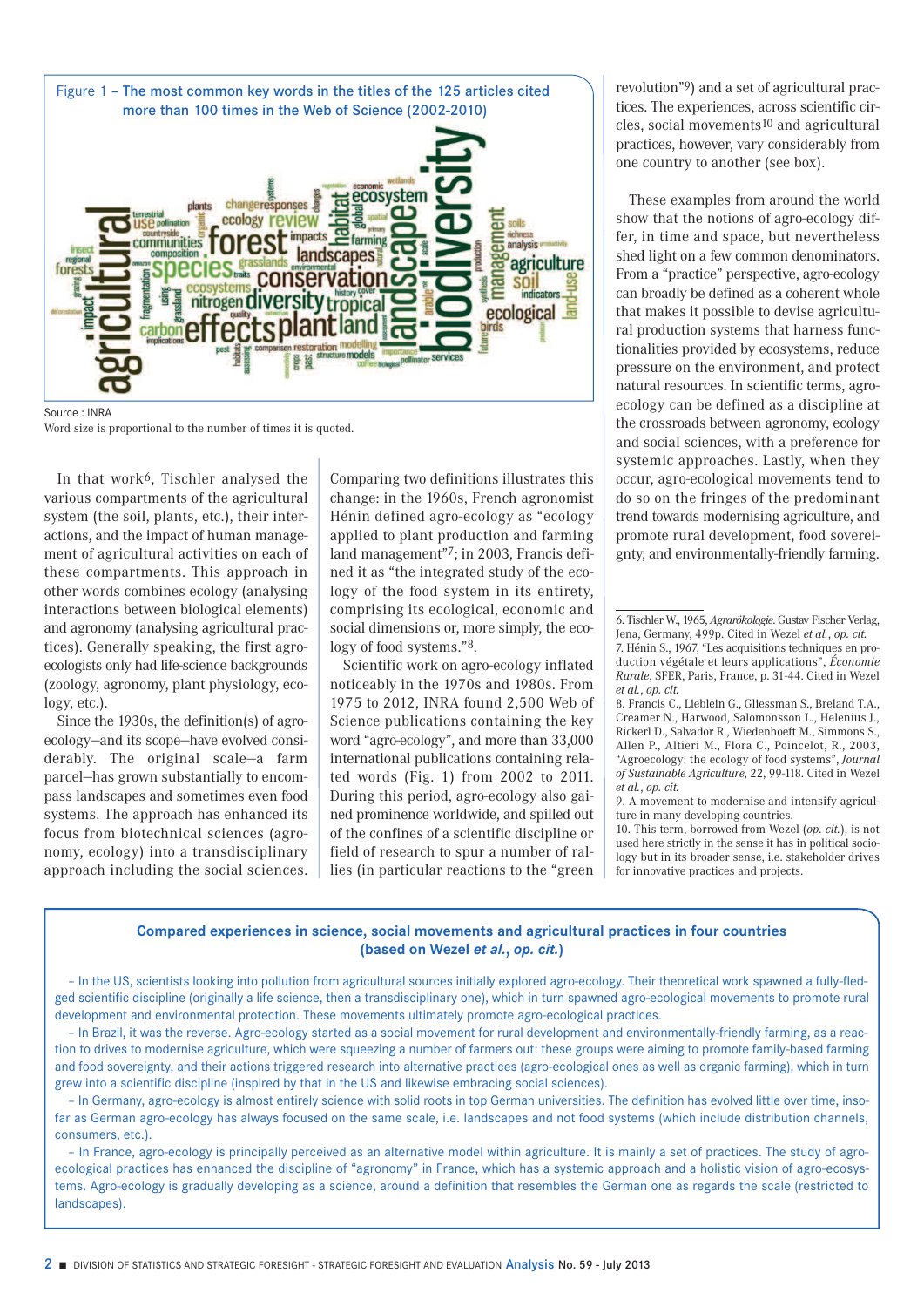In the following section, we will focus on the scientific principles underpinning agroecology and illustrate them with the practices they inspire.

# 2 - Agro-ecology: the founding principles

According to Malézieux (2013)11, the principal hypothesis underlying agro-ecology is that it is possible to increase agricultural output quantity and enhance its quality, manage pest populations more efficiently and effectively, and reduce reliance on inputs, 1) by increasing biological diversity in agro-ecosystems and 2) by optimising biological interactions in those agro-ecosystems.

It follows that the two pillars upholding agro-ecology, or "ecological intensification" as it is sometimes known, are enhancing biodiversity and strengthening biological regulations. High-biodiversity ecosystems are likelier to harbour multiple interactions and feedback loops linked to complex food webs. The term biodiversity here refers to functional biodiversity, i.e. not the number of species as such but the number of ecological functions that those species provide together. A few examples of agricultural practices illustrate the way in which these two principles can be applied<sup>12</sup>. These examples mostly concern health risk management and reducing input-reliance, but using functionalities provided by ecosystems also makes it possible to reduce pressure on the environment (e.g. soil erosion, GHG emission) and protect natural resources (e.g. by reducing energy or mineral fertiliser consumption).

# **Increasing natural, farmed or bred functional biodiversity**

The goal, here, is to enhance biodiversity at various organisational levels, from parcels to landscapes.

*At plant-cover level*, increasing diversity limits bio-aggressor propagation (which is lower in heterogeneous covers). The associated practices can include planting associated crops (mixing cereals and leguminous plants, or grassland mixes for instance) or varietal mixes. Mixing wheat varieties, for example, noticeably reduces diseases<sup>13</sup>

*At multi-parcel level*, the goal is to increase plant-cover diversity and to play on population locations to diversify interfaces between covers and to recreate proper heterogeneity over space and time. Smart crop and/or cover rotation over time for instance reduces nitrate transfers. A diversified landscape mosaic helps to reduce the risks of parasites and therefore curb the system's reliance on phytosanitary products. This moreover fosters biodiversity and encourages pollination. Various practices contribute towards this goal: crop rotation/diversification, lengthening rotations, alternating winter and spring crops, introducing leguminous plants, cover plants and/or grass strips, adding trees, and building agro-ecological infrastructure such as hedges or groves. These semi-permanent features in the landscape provide shelter for beneficial insects, which prey on or parasite crop pests and can therefore contribute to fighting them using biological means.

L*astly, at farming system level*, the goal is to enhance production diversity in order to tap into complementarities between livestock and crops, and between livestock14. These interactions between crop systems and livestock systems (livestock effluents to fertilise crops; forage and litter from crops) have been discussed extensively and concurrently diversify covers and crops, and reduce the system's reliance on inputs.

# **Reinforcing biological regulation**

The goal, here, is to foster biological regulation *via* food chains, i.e. by focusing on natural relations between populations to manage crop enemies. The principle involves promoting the first food-chain level (the crop) by limiting the presence of the second level (the predator) using a third one (the beneficial insects). It is important to provide an odd number of food-chain levels, i.e. three as in the example or even five (the beneficial insect's predator and the predator's predator). Biological regulations in agro-ecosystems for example promote seed predation to control weeds (with granivorous beetles, for instance), or to facilitate crop protection by harbouring beneficial insects nearby or even on the same parcels. The standard example of biological control is the ladybug, which preys on the greenfly, but there are many other examples of biotic interaction15. These complex mechanisms require sharp knowledge of the various species' eating habits, of how food chains work, of interactions between population dynamics and the landscape, etc. Considerable research on these issues will still be required, in particular to quantify the effect of agricultural practices and management modes on these ecological processes. As regards agronomic research, Doré et al. (*op. cit.*) underline the need to renew and diversify sources of knowledge (e.g. farmer knowledge) as well as analysis methods. They recommend using more meta-analysis to quantify production system performance variability in various soil and weather conditions, and comparative studies to identify the system characteristics that yield interesting properties.

The two main principles underlying agroecology (increasing biodiversity and strengthening biological regulation) afford the system several properties that help it to improve its durability: they in particular increase its resilience, i.e. its ability to reorganise and restore its initial structure and operation after a disruption. In that sense, agro-ecological systems can be more sustainable because they are less exposed to random biotic and abiotic fluctuations. Based on their characteristics, we can imagine that they contribute to significantly improving other environmental performances of agriculture. They can in particular contribute to managing water cycles, and nitrogen, phosphorus and carbon biogeochemical cycles more sustainably16. One limitation in these systems, however, may be productive performance: they may be only marginally sensitive to hazards but the trade-off could be, in some cases, lower food production<sup>17</sup>. Nevertheless, examples such as agro-forestry also show that higher biomass production per surface unit, generating more diversified revenues, is also possible.

In a nutshell, we can say that agro-ecology, as a set of innovative principles and practices, involves obtaining the most efficient and effective socio-technical arrangements in heterogeneous environments. The difficulty, in fact, is finding the right combination of practices to apply agro-ecological

15. Cf. literature review: Médiène S., Valantin-Morison M., Sarthou J.-P., de Tourdonnet S., Gosme M., Bertrand M., Roger-Estrade J., Aubertot J.-N., Rusch A., Motisi N., Pelosi C., Doré T., 2011. "Agroecosystem management and biotic interactions: a review" *Agronomy for Sustainable Development*, 31:491-514.

16. Cf. presentation by Richard *et al.* (2013) at the Paris International Agricultural Show: [http://www6.inra.fr/rencontresia/content/down](http://www6.inra.fr/rencontresia/content/download/3246/32759/4Richard.pdf)[load/3246/32759/4Richard.pdf](http://www6.inra.fr/rencontresia/content/download/3246/32759/4Richard.pdf) 17. Cf. Malézieux (2012), *op. cit.*

<sup>11.</sup> [http://www6.inra.fr/rencontresia/content/down](http://www6.inra.fr/rencontresia/content/download/3244/32753/file/2Malezieux.pdf)[load/3244/32753/file/2Malezieux.pdf](http://www6.inra.fr/rencontresia/content/download/3244/32753/file/2Malezieux.pdf) 12. Cf. Malézieux (2012), *op. cit.*

<sup>13.</sup> Source: Inra Grignon. Cf. presentation by Reboud

et al. (2013) at the Paris International Agricultural Show: [http://www6.inra.fr/rencontresia/content/](http://www6.inra.fr/rencontresia/content/download/3245/32756/file/3Reboud.pdf) [download/3245/32756/file/3Reboud.pdf](http://www6.inra.fr/rencontresia/content/download/3245/32756/file/3Reboud.pdf) 14. Cf. Reboud *et al.*, *op. cit.*